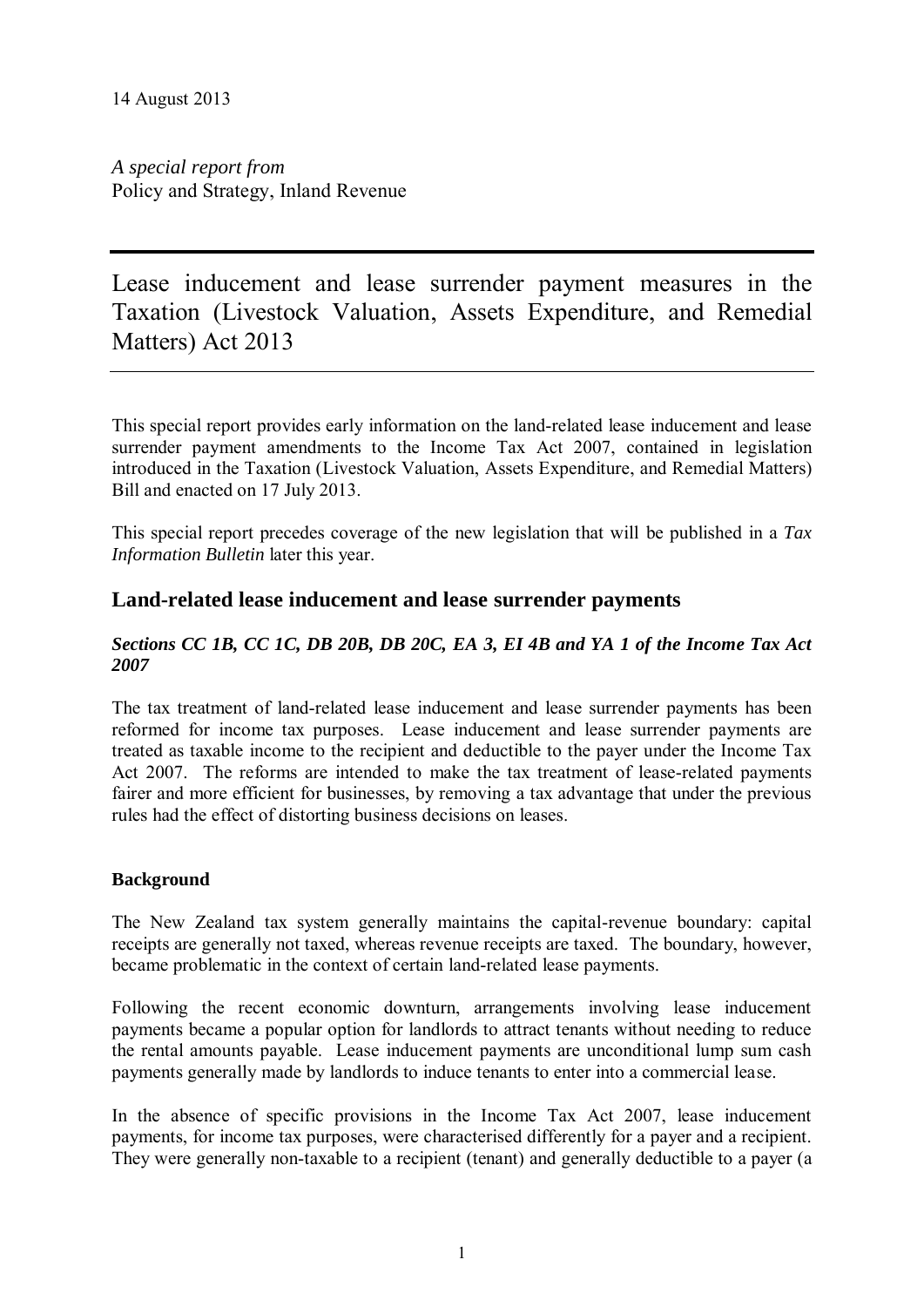commercial landlord who is in the business of leasing). The capital nature of a lease inducement payment was confirmed by the Privy Council in *Wattie*. 1

Under the previous rules, the tax treatment of lease inducement payments in a commercial context posed a risk to the tax base. It created an opportunity for taxpayers to substitute tax deductible rent payments with non-taxable cash lease inducement payments. Also, compared with other forms of lease inducements such as a rent-free holiday or a contribution towards fit-out costs, these payments provided a tax advantage which distorted business decisions on leases. To address the revenue risk, an officials' issues paper, *The taxation of lease inducement payments*, was released in July 2012, containing a proposal to tax lease inducement payments.

In response to concerns raised in submissions, the Government decided to extend the scope of the reform by including another type of lease payment – lease surrender payments. Lease surrender payments that are generally made by tenants to landlords to surrender existing lease arrangements were treated differently to lease inducement payments for income tax purposes. They were typically taxable to the recipient (commercial landlord) and non-deductible to the payer (tenant). The latter treatment was confirmed by the Court of Appeal in *McKenzies*. 2 Lease surrender payments were regarded as "black hole" expenditure to the commercial tenant – that is non-deductible business expenditure.

Lease surrender payments can also be made by landlords to tenants to surrender existing lease arrangements and, in this case, the payments were typically non-taxable to the recipient (tenant) and deductible to the payer (commercial landlord).

The lease inducement and lease surrender payment reforms were the first stage of the twostage reform process for reforming the taxation of land-related lease payments. The second stage of the reform reviewed the overall tax treatment of land-related lease payments, such as lease transfer payments. An officials' issues paper, *The taxation of land-related lease payments,* was released in April 2013.

# **Key features**

The changes fall into two groups. The first group includes amendments relating to the tax treatment of lease inducement payments, namely the charging provision (new section CC 1B), the deduction provision (new section DB 20B), and the timing provision (new section EI 4B). The second group includes amendments relating to the tax treatment of lease surrender payments, namely the charging provision (new section CC 1C) and the deduction provision (new section DB 20C).

Under the amendments relating to lease inducement payments:

- If a person (the payee) derives an amount as consideration for the agreement by the payee to the grant, renewal, extension, or transfer of a right (the land right) that is a leasehold estate or a licence to use land, the amount is taxable to the payee (new section CC 1B).
- A related deduction provision is provided (new section DB 20B).

<sup>-</sup><sup>1</sup> *Commissioner of Inland Revenue v Wattie* [1999] 1 NZLR 529.

<sup>&</sup>lt;sup>2</sup> Commissioner of Inland Revenue v McKenzies New Zealand Limited [1988] 2 NZLR 736.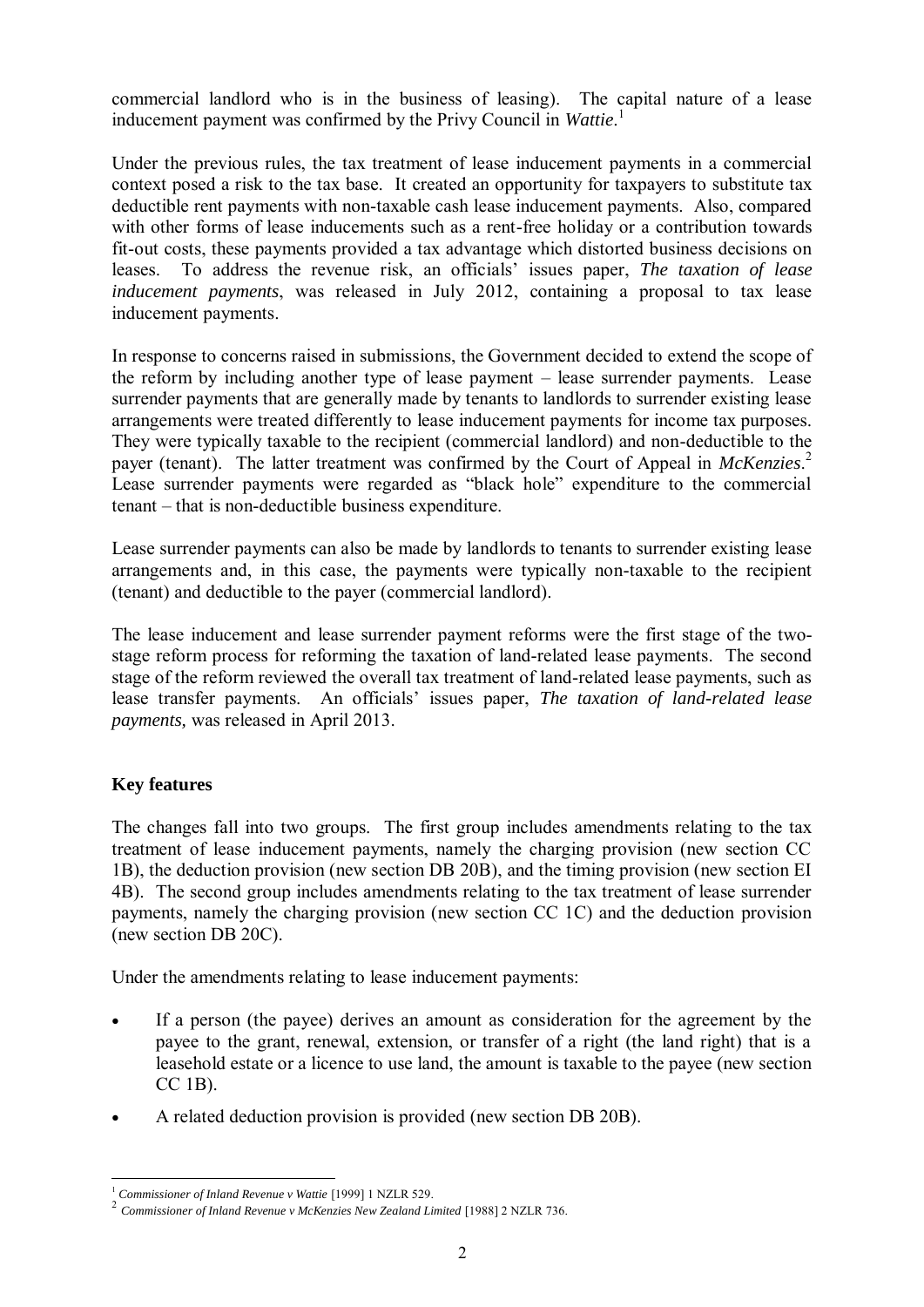A new timing rule allocates the income and deductions from section CC 1B and DB 20B evenly over the period of the land right. An exception applies when the person ceases to hold the relevant land right, or the estate in land from which the land right is granted, during an income year. For income, the remaining amount to be spread under the general timing rule is allocated to that income year. For deductions, the remaining amount to be spread is allocated to that income year if the land right, and the estate in land from which the land right is granted, are not held by the person or an associated person (new section EI 4B).

Under the amendments relating to lease surrender payments:

- If a person (the payee) derives an amount as consideration for the agreement by the payee to the surrender or termination of a land right (the land right) that is a leasehold estate or licence to use land, the amount is taxable to the payee (new section CC 1C).
- A related deduction provision is provided (new section DB 20C).
- There is no specific timing rule for lease surrender payments. The general principles and provisions of the Income Tax Act 2007 apply to determine the timing of income and deductions for lease surrender payments. Generally, income and deductions arising from lease surrender payments are allocated to the income year in which an amount is derived or incurred.

# **Application dates**

-

The amendments relating to lease inducement payments (new sections CC 1B, DB 20B and EI 4B) apply to an amount that is derived or incurred on or after 1 April 2013 in relation to a lease or licence entered, renewed, extended, or transferred, on or after that date. A lease includes an agreement to a lease. $3$ 

The amendments relating to lease inducement payments do not apply to an amount that is derived or incurred on or after 1 April 2013 in relation to a lease or licence entered, renewed, extended or transferred, before 1 April 2013.

<sup>&</sup>lt;sup>3</sup> The definition of "lease" in section YA 1 of the Income Tax Act 2007 is defined as a disposition that creates a leasehold estate. The definition of "leasehold estate" includes any estate, however created, other than a freehold estate. The definition of "estate" includes both a legal or equitable estate as well as a right to the possession of the land.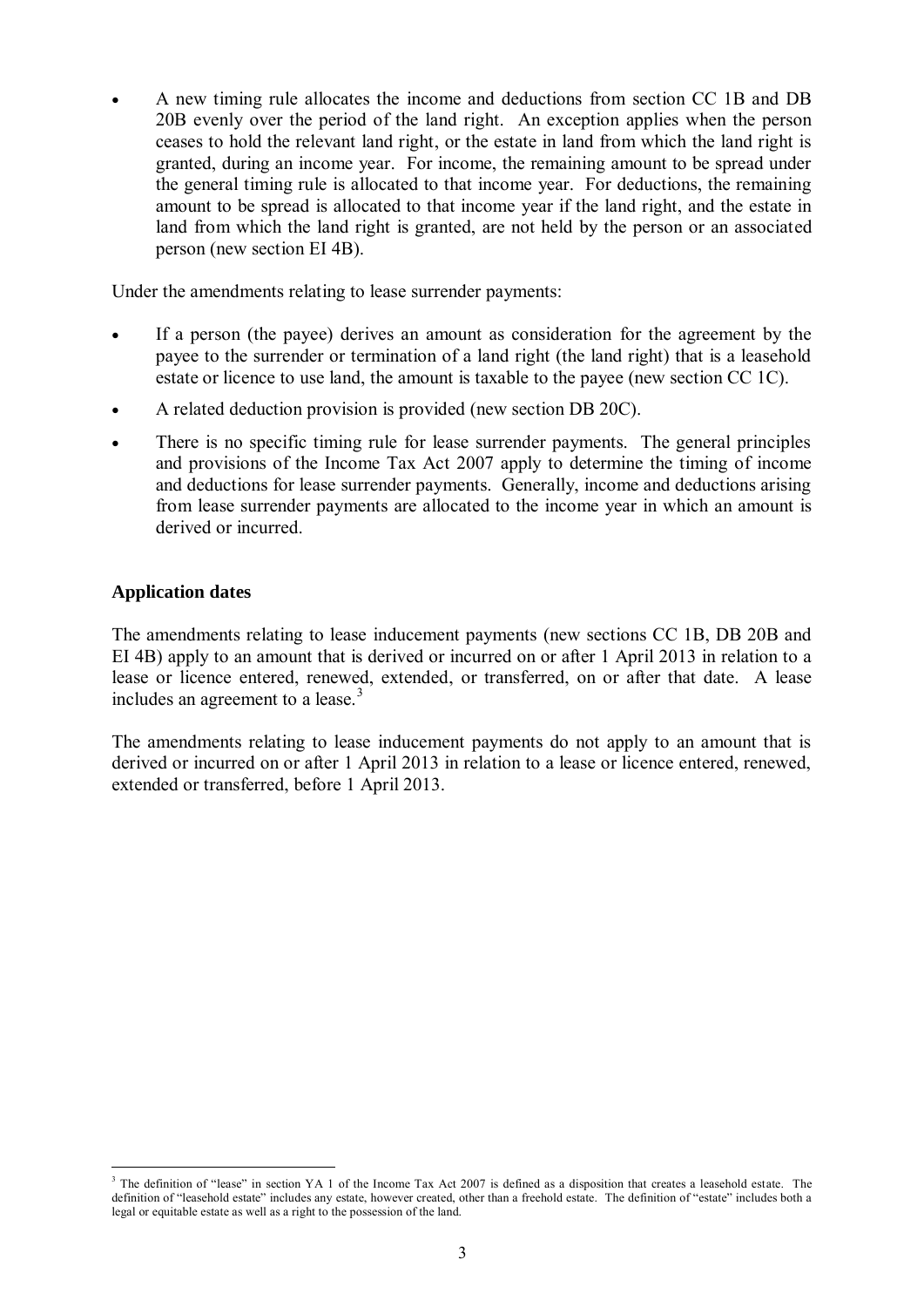A landlord and a tenant entered into a binding lease agreement on 1 January 2013. The landlord is liable to pay the tenant \$100,000 on 1 May 2013 for the agreement to a lease. The lease commences on 1 June 2013.



The amendments relating to lease inducement payments do not apply to the \$100,000 payment derived by the tenant. The lease is entered into before 1 April 2013 even though the payment is derived after the 1 April date. The tax treatment of the \$100,000 lease inducement payment is determined under the general principles and provisions in the Income Tax Act 2007.

The amendments relating to lease surrender payments (new sections CC 1C and DB 20C) apply to an amount that is derived or incurred on or after 1 April 2013.

#### **Detailed analysis**

#### *Tax treatment of lease inducement payments*

#### *Income*

-

New section CC 1B provides that if a person (the payee) derives an amount as consideration for the agreement by the payee to the grant, renewal, extension or transfer of a land right, the amount is taxable to the payee. The land right must be a right that is a leasehold estate or a licence to use land.

The term "leasehold estate" is defined broadly in section YA 1 to include any estate, however created, other than a freehold estate.<sup>4</sup> The charging provision, therefore, does not apply to payments from a freehold estate in land, such as the proceeds from the sale of land.

The charging provision applies broadly because it only focuses on the person who receives the payment – the payee. The payer is not relevant. If a person receives a lease inducement payment on behalf of another person, the existing nominee rules in section YB 21 apply to treat the amount as derived by that other person.

<sup>&</sup>lt;sup>4</sup> For income tax purposes, an interest in land has the same meaning as an estate in land.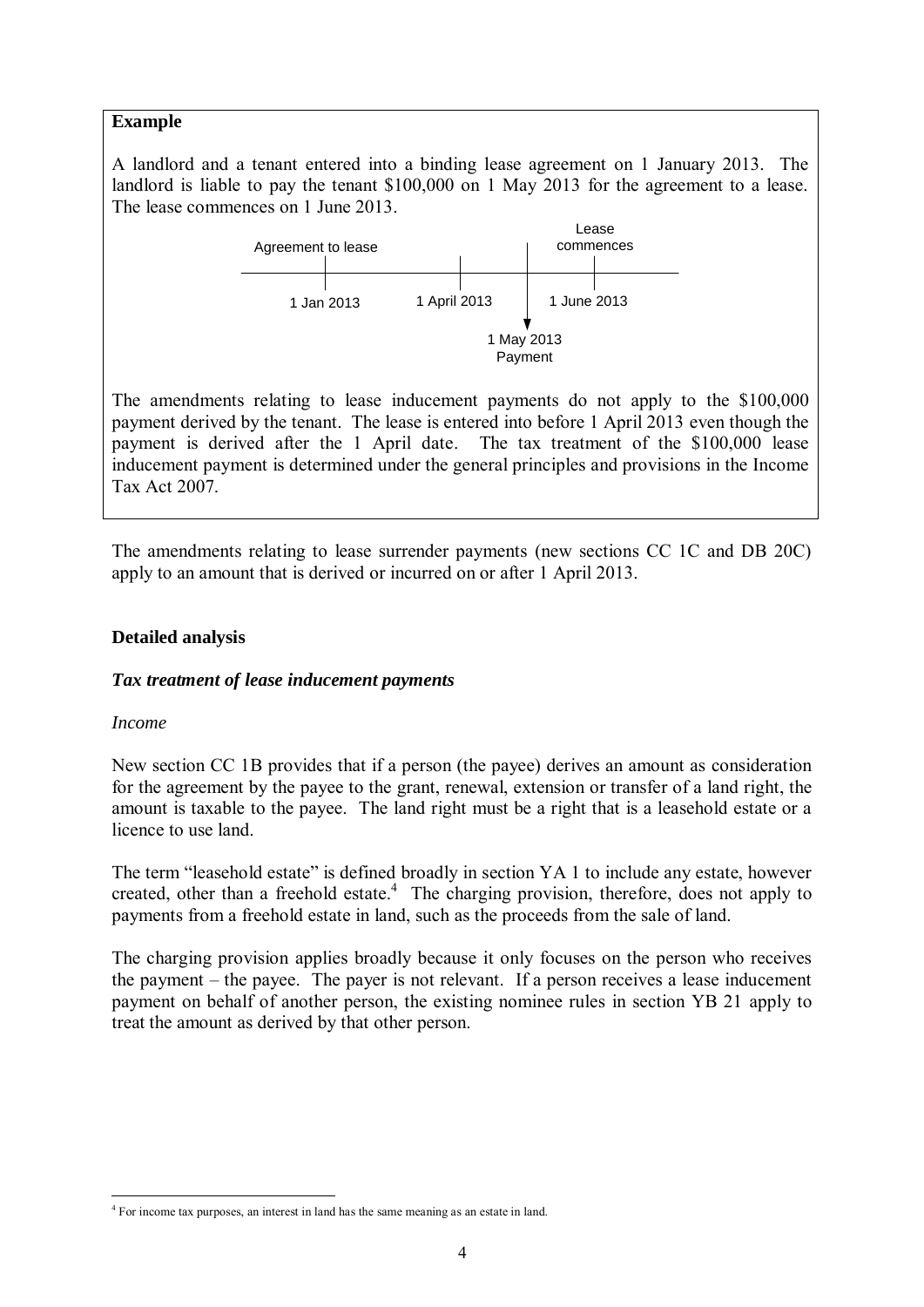# **Example** Examples of payments that are taxable under section CC 1B include: 1. a payment from a landlord (lessor) to a tenant (lessee); 2. a payment from a tenant (sub-lessor) to a sub-tenant (sub-lessee); or 3. a payment from a tenant (assignor) to a new tenant (assignee). Landlord Tenant Sub-tenant New tenant Lease (assignee) transfer Sub-lease Lease  $\frac{\$}{\$}$ **\$ 2. \$ 1. \$**

The charging provision does not apply to an amount derived by the payee as the holder of a land right and as consideration for the transfer of the land right to the person paying the amount (section CC 1B(2)).

# **Example**

A lease transfer payment received by an assignor from an assignee for the assignment of an existing lease is not taxable under section CC 1B.



The reference to "amount" in section CC 1B uses the definition of "amount" in section YA 1, which includes any amount in money's worth. The charging provision therefore includes consideration other than cash.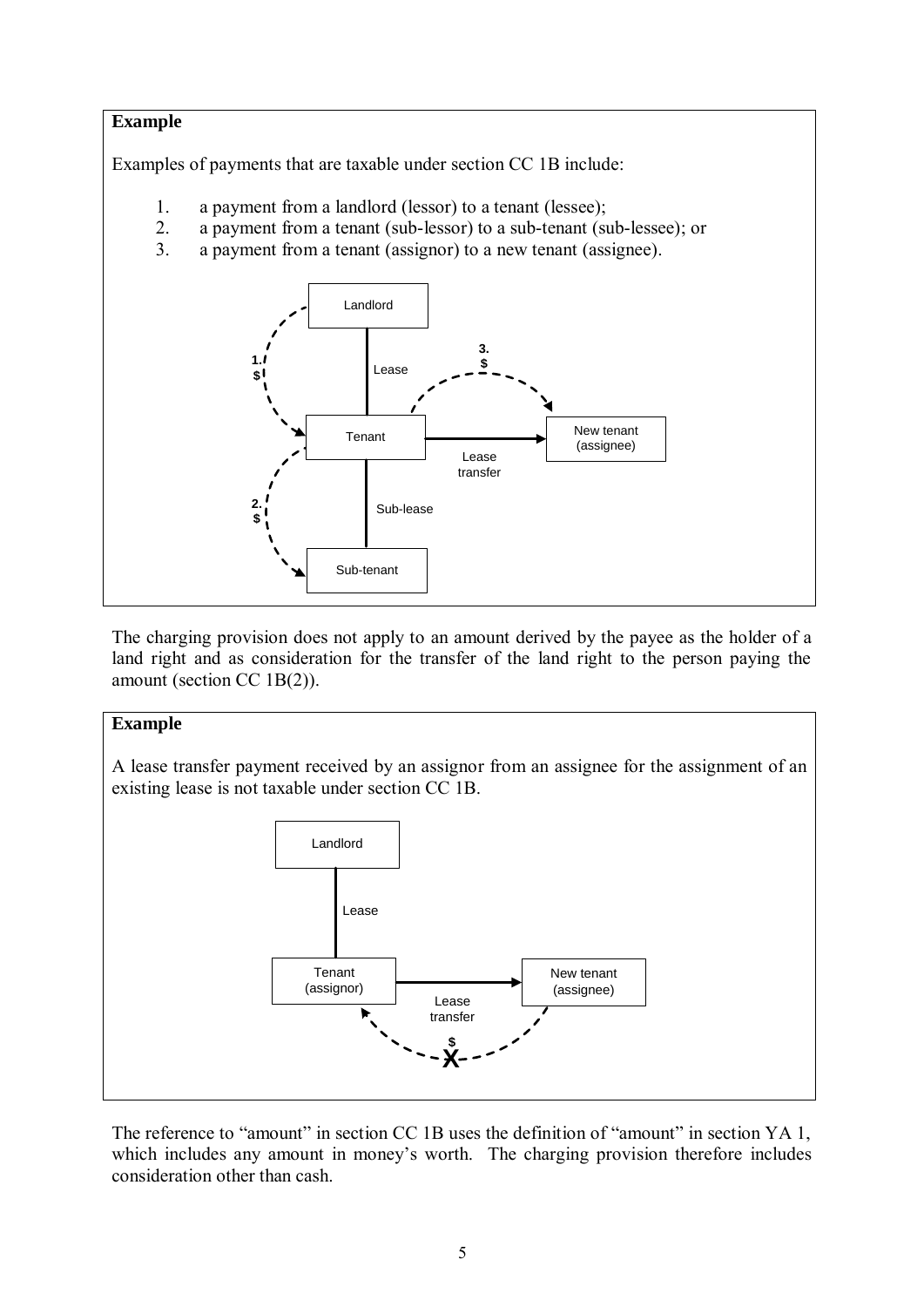Note that some land-related lease payments can be subject to more than one income-charging provision in the Income Tax Act 2007. For example, lease premiums are taxable under sections CC 1 and CC 1B and contributions for fit-out costs are taxable under sections CC 1B and CG 8. However, the tax treatment of amounts that are already subject to sections CC 1 and CG 8, which relate to income from land or capital contributions respectively, do not change. The amount is included in income only once (section BD 3(6)) and the new timing rule for lease inducement payments in section EI 4B does not apply to an amount that is income under section CC 1 and CG 8 (section EI 4B(2)).

#### Exception for a tenant or a licensee of residential premises

An exception for a tenant or a licensee of residential premises applies. The amount is not considered income if the payee is a natural person (individual) and derives the amount as a tenant or licensee of residential premises whose expenditure on the residential premises does not meet the requirements of the general permission.

This exclusion is intended to provide a consistent tax treatment of income and deductions for a tenant or a licensee of residential premises. An individual tenant or a licensee of residential premises is not allowed a deduction for payments of rent because they do not meet the general permission in section DA 1 and the private limitation in section DA 2(2). On the other hand, an accommodation provider, who is not a natural person, is subject to section CC 1B because they would typically be allowed a deduction for payments of rent under the general permission.

If there is a concurrent use of the land right for residential and business purposes, the amount is apportioned accordingly. The amount relating to business purposes is taxable under section CC 1B to the extent that a tenant or a licensee whose expenditure on the premises is allowed a deduction under the general permission in section DA 1.

# *Deductions*

New section DB 20B provides that lease inducement payments are deductible to a person (the payer) if the following conditions are met:

- a person (the payer) incurs an amount of expenditure as consideration for the agreement by another person (the payee) to the grant, renewal, extension or transfer of a right (the land right) that is a leasehold estate or a licence to use land;
- the payer is the person who owns the land right or the estate in land from which the land right is granted; and
- the payee is the person who is obtaining the land right.

The deduction provision allows deductions for other forms of lease inducements, in particular, contributions for fit-out costs. A consequence of this is that the timing rule for deductions in new section EI 4B (discussed below) applies to these payments.

New section DB 20B overrides the capital limitation in section DA 2(1). The general permission in section DA 1 must still be satisfied and the other general limitations in section DA 2 still apply.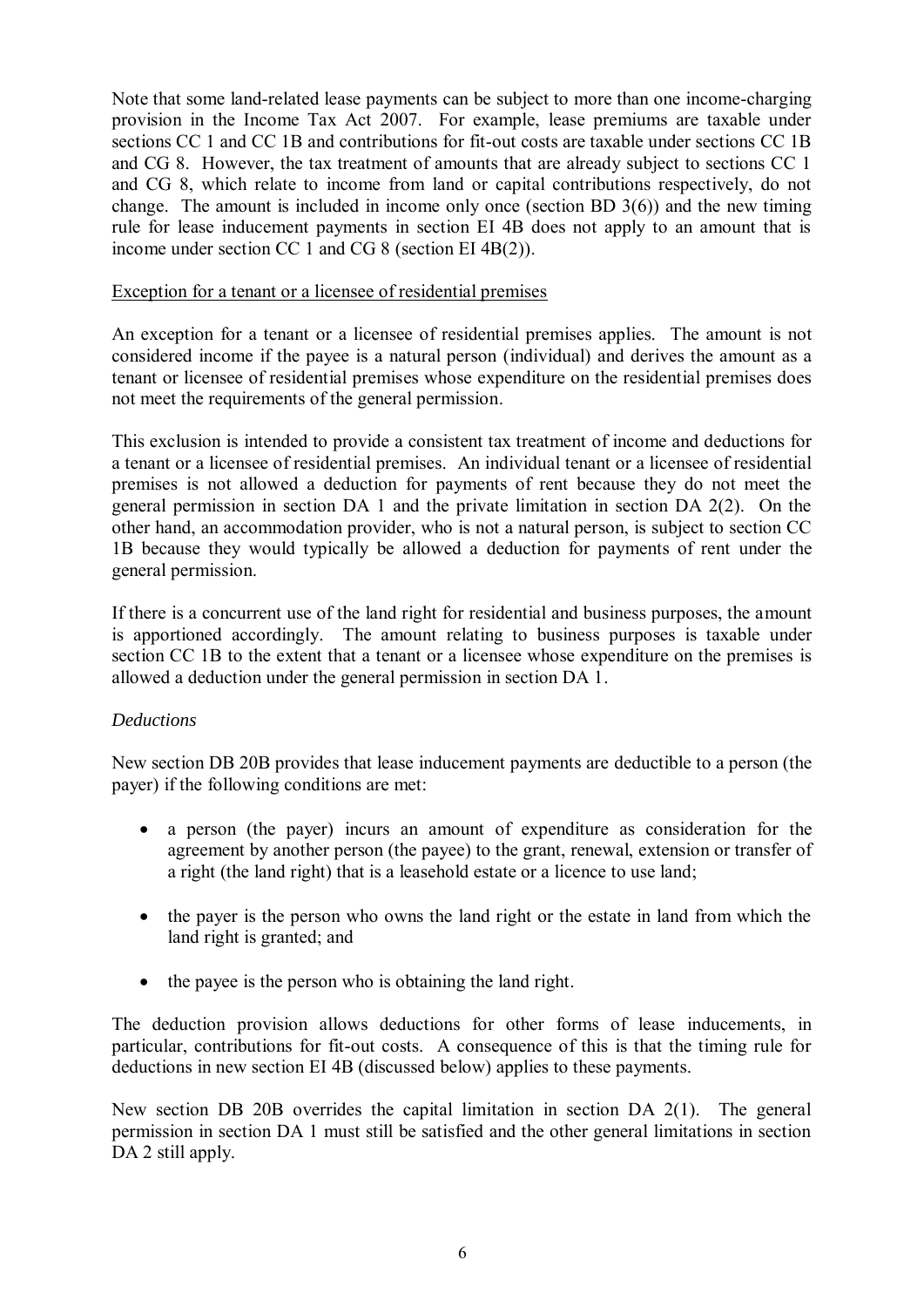# *Timing of income and deductions*

New section EI 4B is a timing provision for lease inducement payments. The timing provision applies to the amount of income under section CC 1B or deductions under section DB 20B that is derived or incurred in relation to –

- a right (the land right) that is a leasehold estate or a licence to use land; and
- a period (spreading period).

The "spreading period" means a period that:

- begins with the commencement, or a renewal or extension, of the land right; and
- ends before the earliest following date on which the land right may be terminated, or may expire, if not extended or renewed.

In other words, the spreading period is an initial fixed period set either at the grant, renewal or extension of the land right. The rationale for this approach is to avoid complexities around adjusting the spreading period (and relevant income and deduction allocations) when the initial fixed period is later modified, renewed or extended. If there is a payment for a renewal or extension of the land right, the payment is spread over the fixed renewal or extension period because that period is regarded as a separate spreading period.

# **Example 1**

A landlord and a tenant enter into a 5-year lease, which includes two 5-year renewal rights. The lease commences on 1 April 2013. On the same day, the tenant receives a lease inducement payment from the landlord.

The spreading period of the lease inducement payment, which is subject to sections CC 1B and DB 20B, is from 1 April 2013 (being the commencement date of the lease) to 31 March 2018 (being the earliest following date on which the lease expires).

# **Example 2**

Following on from the above example, in March 2018, the tenant decides to renew the lease for another 5 years (from 1 April 2018 to 31 March 2023). In January 2022, there is an oversupply of leases in the market. The tenant wants to move to other premises for a lower rent. Knowing this, the landlord makes a lease inducement payment to the tenant for the renewal of the lease for another 5 years (from 1 April 2023 to 31 March 2028). The tenant renews the lease for another 5 years.

The spreading period of the second lease inducement payment is from 1 April 2023 (being the commencement date of the second renewal period) to 31 March 2028 (being the earliest following date on which the lease expires). Although the payment was made in January 2022, the tenant derives the payment in relation to the second renewal period of the lease.

Section EI 4B(3)(a) allocates income and deductions for lease inducement payments. The amount of income and deductions is allocated proportionately to the number of months in an income year over the spreading period.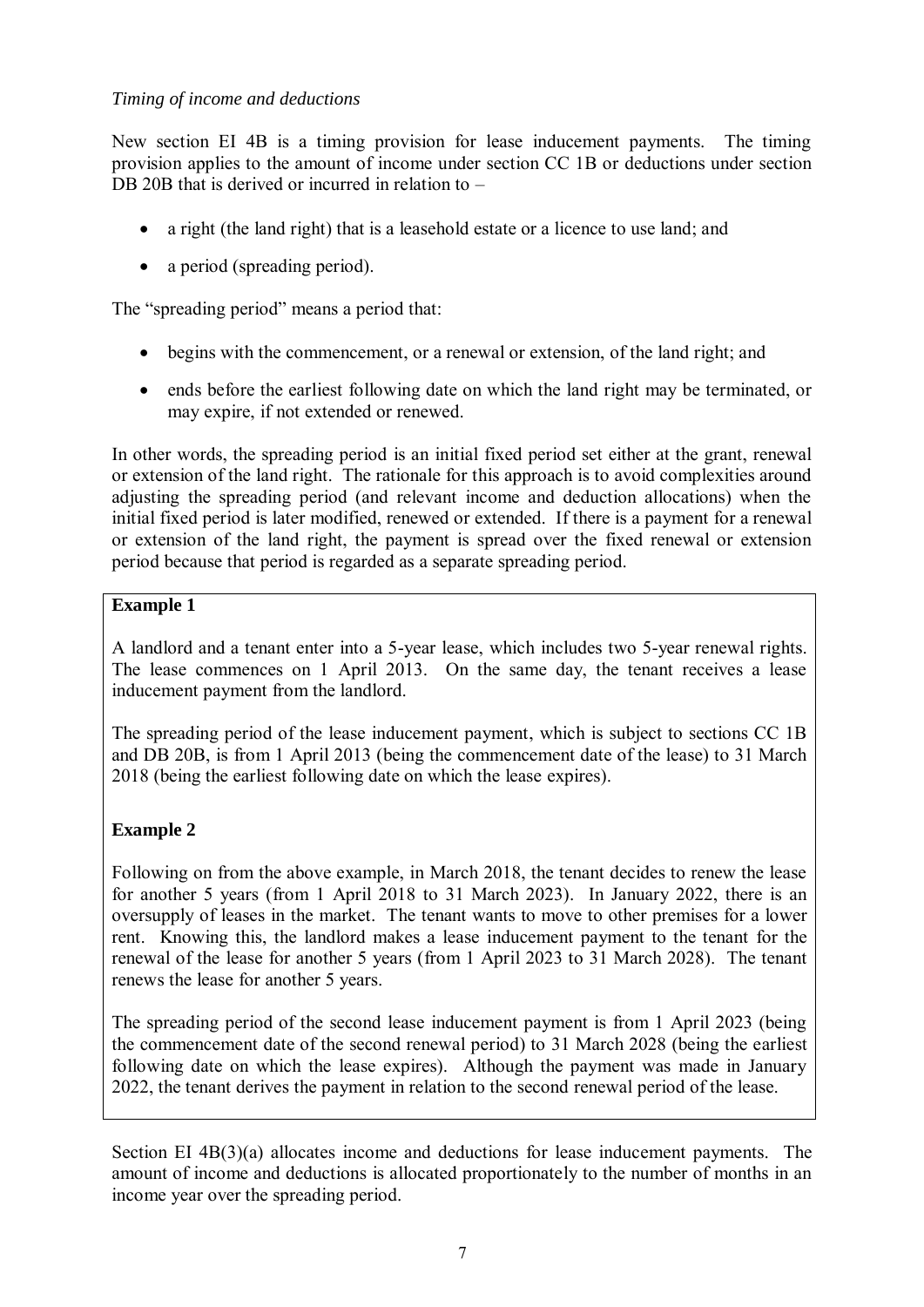Given that lease inducement payments are generally made at the commencement of a land right, the amount is allocated evenly over the spreading period. Even when the amount is derived or incurred before the commencement of the land right, the amount is allocated in relation to the spreading period, not when the amount is incurred or derived.

#### **Example**

On 1 April 2013, a tenant receives \$100,000 from a landlord as consideration for the agreement to enter into a 10-year lease that commences on the same day. The tenant and the landlord both have a 31 March balance date.

# *The tenant*

Under section CC 1B, \$100,000 is taxable to the tenant. Under section EI 4B, the income is spread evenly over the 10-year period from the 2013–14 to the 2022–23 income years inclusive (i.e. \$10,000 income is allocated to the tenant in each income year).

# *The landlord*

Under section DB 20B, \$100,000 is deductible for the landlord. Under section EI 4B, the deductions are spread evenly over the 10-year period from the 2013–14 to the 2022–23 income years inclusive (i.e. a deduction of \$10,000 is allocated to the landlord in each income year).

The allocation of income and deductions for lease inducement payments is affected by when the income or expenditure is derived or incurred in relation to the spreading period. For example, if the amount is derived or incurred half-way through the spreading period, the amount is spread evenly over the remaining spreading period. If the amount is derived or incurred at or after the end of the spreading period, the amount is allocated to the income year in which it is incurred or derived.

If the spreading period is more than 50 years, the amount is allocated evenly over the first 50 income years (section EI 4B(3)(a)(iii)).

Note that, under the timing provision, an amount of expenditure incurred by an assignor to induce an assignee to receive an assignment of a lease is allocated to the income year in which the amount is incurred. By assigning the lease, the assignor has no remaining period over which to spread the expenditure. On the other hand, the assignee spreads the amount of income evenly over the remaining period of the lease.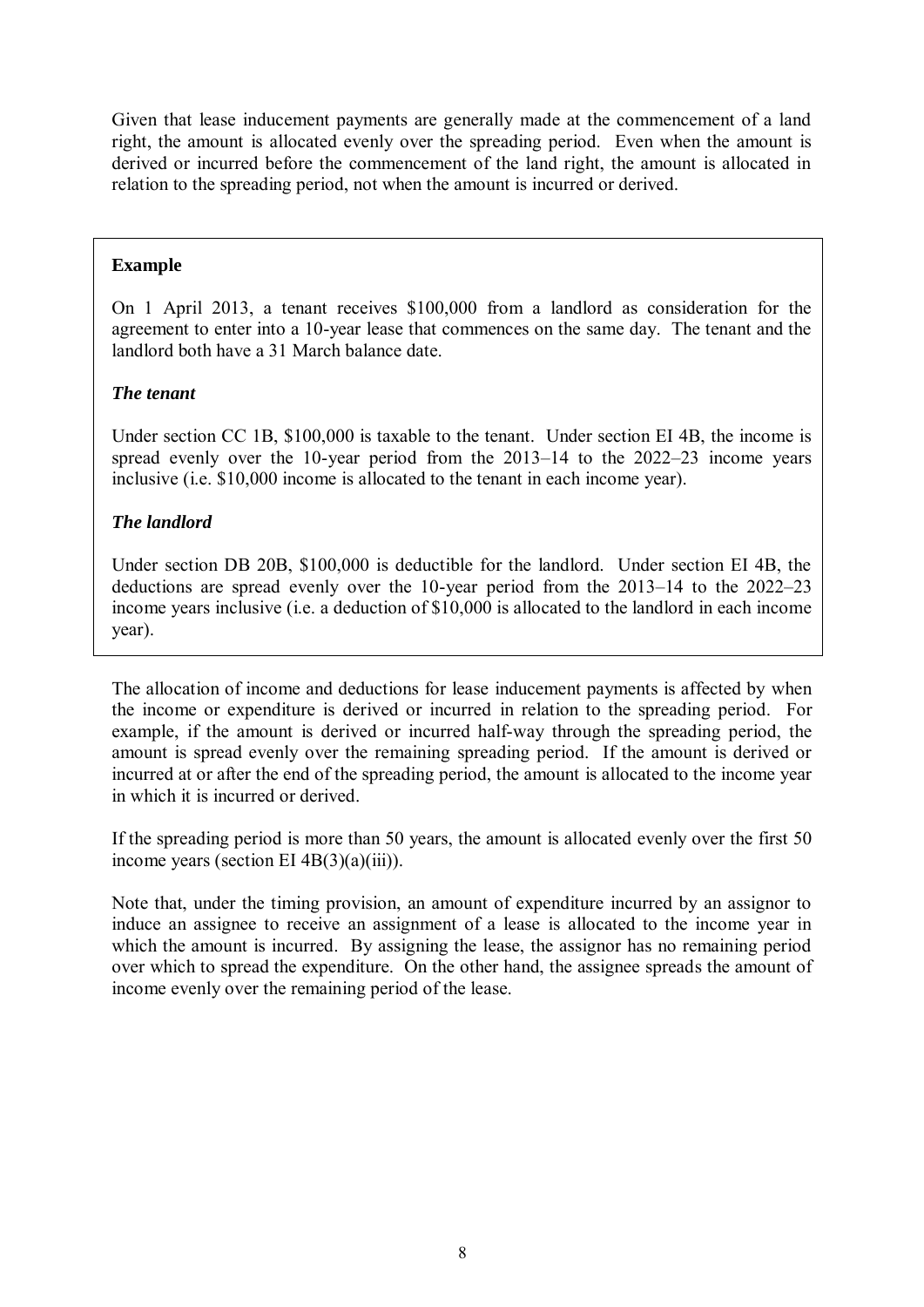On 1 April 2014, a tenant enters into a 10-year lease. However, after three years, the tenant finds that their business is not doing well and finds the lease burdensome.

The tenant becomes aware that A Ltd is looking for premises. The tenant is keen for A Ltd to take the lease. On 1 October 2017, the tenant pays \$30,000 to A Ltd to transfer the lease from that date.



The timing of income and deductions for the tenant and A Ltd under section EI 4B is illustrated in the table below. The tenant and A Ltd have a 31 March balance date.

| Income year | The tenant (assignor) |        | A Ltd (assignee) |         |
|-------------|-----------------------|--------|------------------|---------|
|             | Deduction             | Income | Deduction        | Income  |
| $2014 - 15$ |                       |        |                  |         |
| $2015 - 16$ |                       |        |                  |         |
| $2016 - 17$ |                       |        |                  |         |
| $2017 - 18$ | \$30,000              |        |                  | \$2,308 |
| $2018 - 19$ |                       |        |                  | \$4,615 |
| $2019 - 20$ |                       |        |                  | \$4,615 |
| $2020 - 21$ |                       |        |                  | \$4,615 |
| $2021 - 22$ |                       |        |                  | \$4,615 |
| $2022 - 23$ |                       |        |                  | \$4,615 |
| $2023 - 24$ |                       |        |                  | \$4,615 |

The timing provision does not apply to an amount that is treated as income under section CC 1 or CG 8, which relate to income from land or capital contributions respectively. Income under section CC 1 is taxable when derived unless the timing rule in section EI 7 applies. Income under section CG 8 is spread evenly over 10 years unless the payee chooses to reduce the cost base of the depreciable property under section DB 64.

The following example explains how the timing provision would apply to a contribution towards the cost of a fit-out.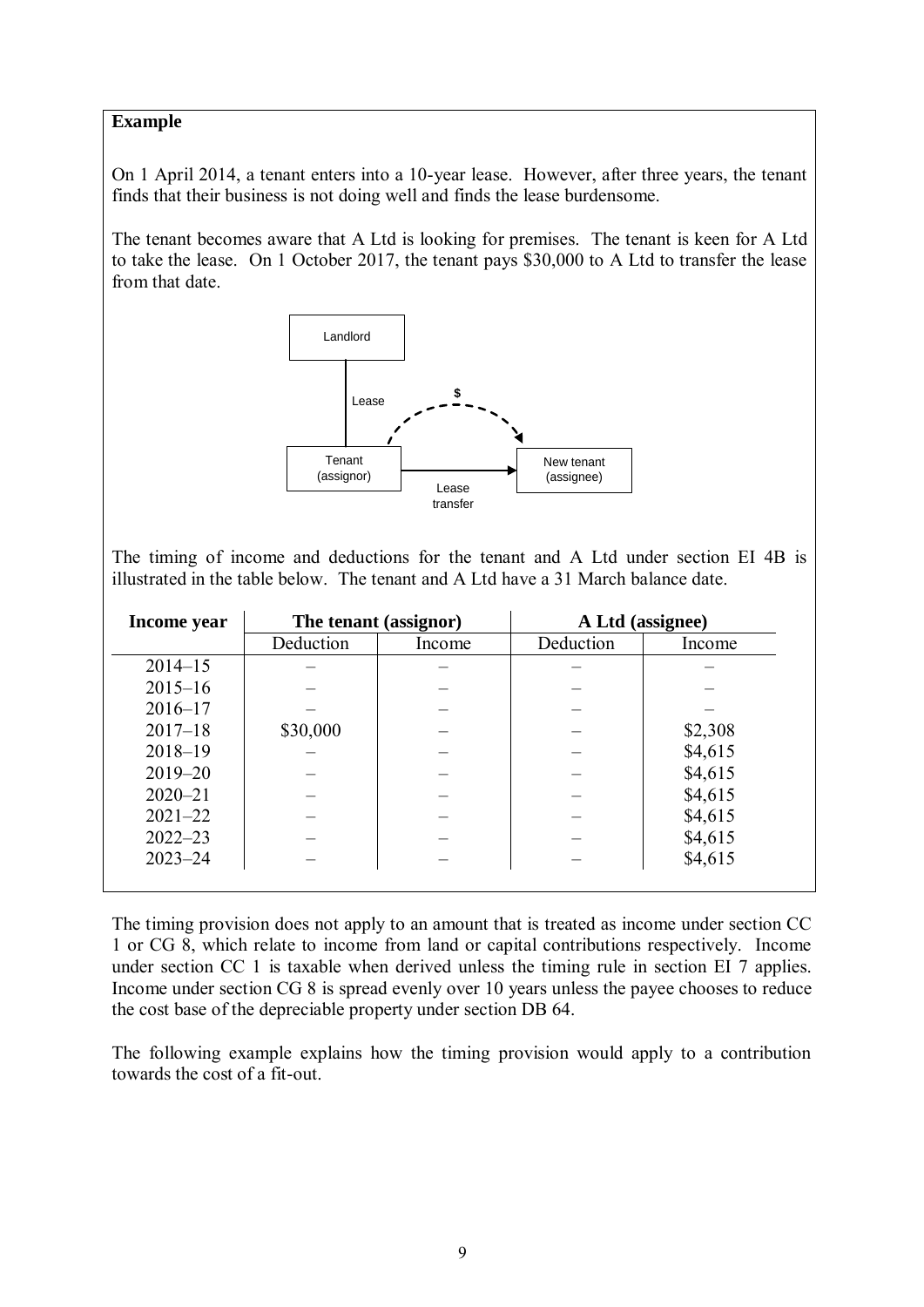On 1 April 2013, a tenant receives a lease inducement payment of \$100,000 from its landlord to enter into a 12-year lease. The terms and conditions of the agreement require that the tenant must use the payment for a fit-out of their lease premises.

The tenant spends a total of \$300,000 on its fit-out in the 2013–14 income year. The tenant and the landlord both have a 31 March balance date.

# *The tenant*

The tenant can either choose to return \$100,000 as income over the next 10 years, starting from the 2013–14 income year, or reduce the cost base of the fit-out by \$100,000. Under the latter option, the tenant is only able to claim depreciation on the remaining \$200,000 of expenditure incurred on the fit-out.

# *The landlord*

The landlord is allowed a deduction of \$100,000 under section DB 20B, which is allocated under section EI 4B over the 12-year period from the 2013–14 to the 2024–25 income years inclusive (i.e. a deduction of \$8,333 is allocated to the landlord in each income year).

# Disposal of the land right part-way through the spreading period

An exception applies to the new timing rule if the person ceases to hold the relevant land right or the estate in land from which the land right is granted. Generally, a "wash-up" calculation of income and deductions is allowed if a person ceases to hold the land right or the estate in land from which the land right is granted, part-way through the spreading period (section EI 4B $(4)$  and  $(5)$ ).

For income, if there is a remaining amount to be allocated under the main spreading provision in section EI 4B(3), the amount of income is allocated to an income year (the balance year) ending before the end of the spreading period, if –

- at the beginning of the balance year, the person holds the land right or the estate in land from which the land right is granted; and
- in the balance year, the person ceases to hold the land right or the estate in land from which the land right is granted (section EI 4B(4)).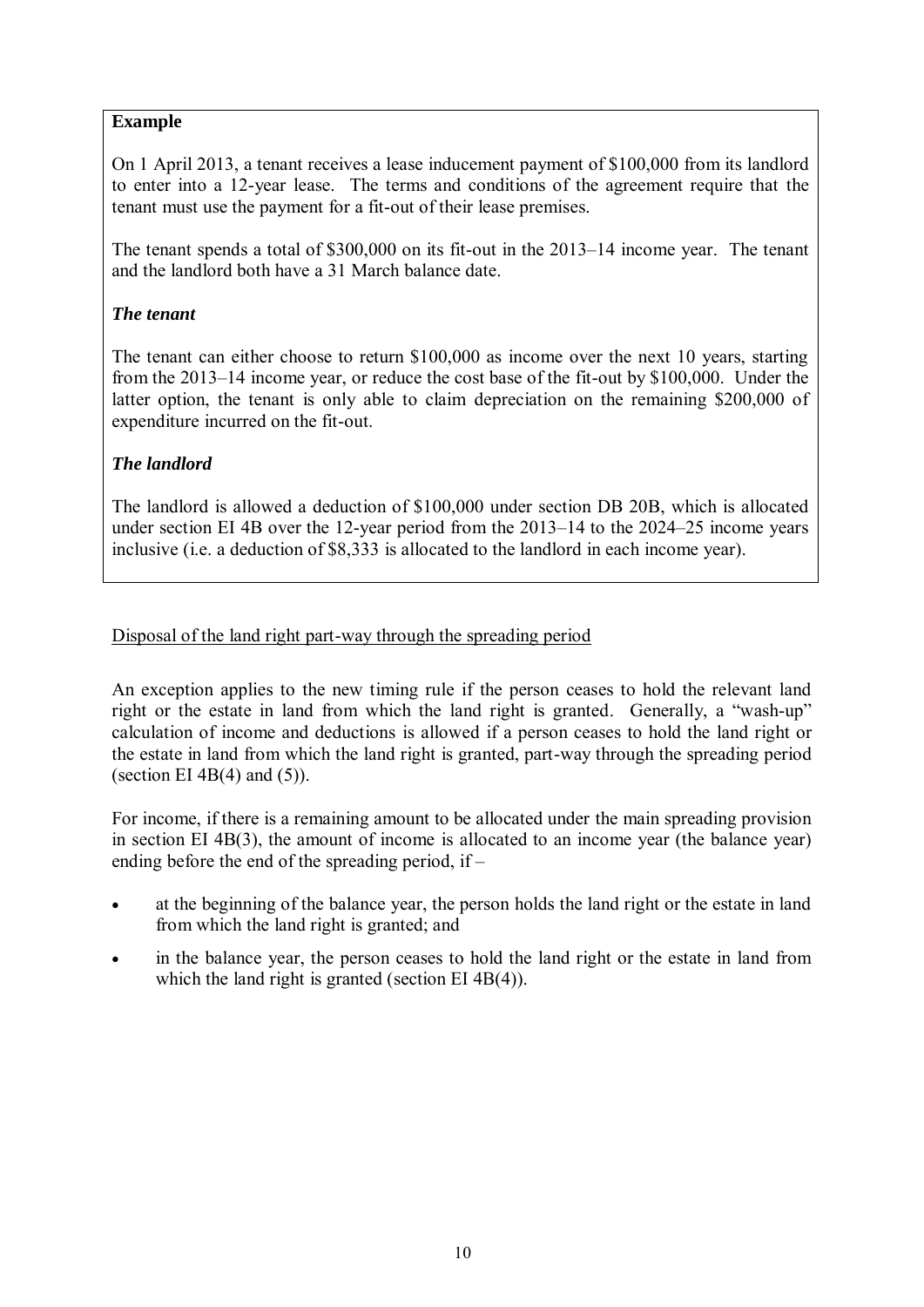On 1 April 2013, a landlord pays a tenant \$100,000 as an inducement to enter into a 10-year lease. On 1 June 2016, the tenant transfers the lease to a new tenant. Both the landlord and the tenant have a balance date of 31 March.

The \$100,000 payment is taxable to the tenant under section CC 1B and deductible to the landlord under section DB 20B.



The timing of income for the tenant under section EI 4B(4) is illustrated in the table below:

| Income year |           | <b>Tenant</b> |  |
|-------------|-----------|---------------|--|
|             | Deduction | Income        |  |
| $2013 - 14$ |           | \$10,000      |  |
| $2014 - 15$ |           | \$10,000      |  |
| $2015 - 16$ |           | \$10,000      |  |
| $2016 - 17$ |           | \$70,000      |  |
| $2017 - 18$ |           |               |  |
| $2018 - 19$ |           |               |  |
| $2019 - 20$ |           |               |  |
| $2020 - 21$ |           |               |  |
| $2021 - 22$ |           |               |  |
| $2022 - 23$ |           |               |  |

The landlord continues to allocate the \$100,000 deduction under the main spreading provision in section EI 4B(3).

For deductions, if there is a remaining amount to be allocated under the main spreading provision in section EI 4B(3), the amount of deductions is allocated to an income year (the balance year) ending before the end of the spreading period if  $-$ 

- at the beginning of the balance year, either or both the land right and the estate in land from which the land right is granted are held by the person or an associated person; and
- at the end of the balance year, neither of the land right and the estate in land from which the land right is granted are held by the person or an associated person (section EI 4B(5)).

Note that if the land right or the estate in land from which the land right is granted is transferred to an associated person, no "wash-up" calculation for deductions is allowed. The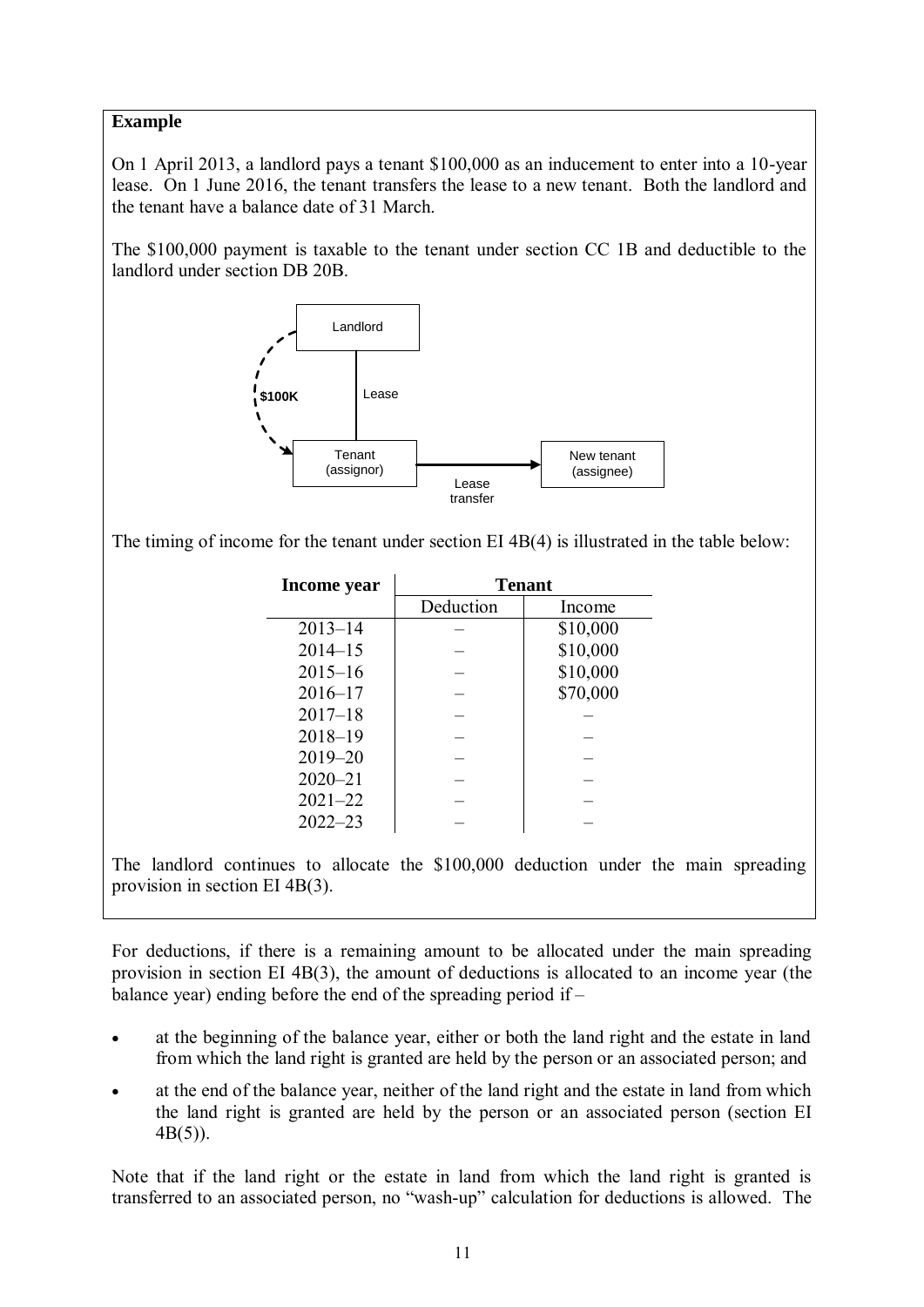remaining amount of deductions continues to be allocated over the spreading period under section EI 4B(3). This is intended as an anti-avoidance measure to prevent the timing of deductions being accelerated by transferring the land right or the estate in land from which the land right is granted to an associated person.

The definition of "land provision" in section YA 1 has been amended so that the definition of "associated person" applying in section EI 4B is the one applicable to land provisions.

# **Example**

On 1 April 2013, a landlord pays a tenant \$100,000 as an inducement to enter a 10-year lease. On 6 June 2016, the landlord sells the freehold land to an unassociated third party. Both the landlord and the tenant have a balance date of 31 March.



The \$100,000 payment is taxable to the tenant under section CC 1B and deductible to the landlord under section DB 20B.

The timing of deductions for the landlord under section EI 4B(5) is illustrated in the table below:

| Income year | <b>Landlord</b> |        |  |
|-------------|-----------------|--------|--|
|             | Deduction       | Income |  |
| $2013 - 14$ | \$10,000        |        |  |
| $2014 - 15$ | \$10,000        |        |  |
| $2015 - 16$ | \$10,000        |        |  |
| $2016 - 17$ | \$70,000        |        |  |
| $2017 - 18$ |                 |        |  |
| $2018 - 19$ |                 |        |  |
| $2019 - 20$ |                 |        |  |
| $2020 - 21$ |                 |        |  |
| $2021 - 22$ |                 |        |  |
| $2022 - 23$ |                 |        |  |

If the landlord had transferred the land to their spouse, the landlord would continue to allocate \$10,000 of deductions to each income year until the 2022–23 income year.

The tenant continues to allocate the \$100,000 amount of income under the main spreading provision in section EI 4B(3).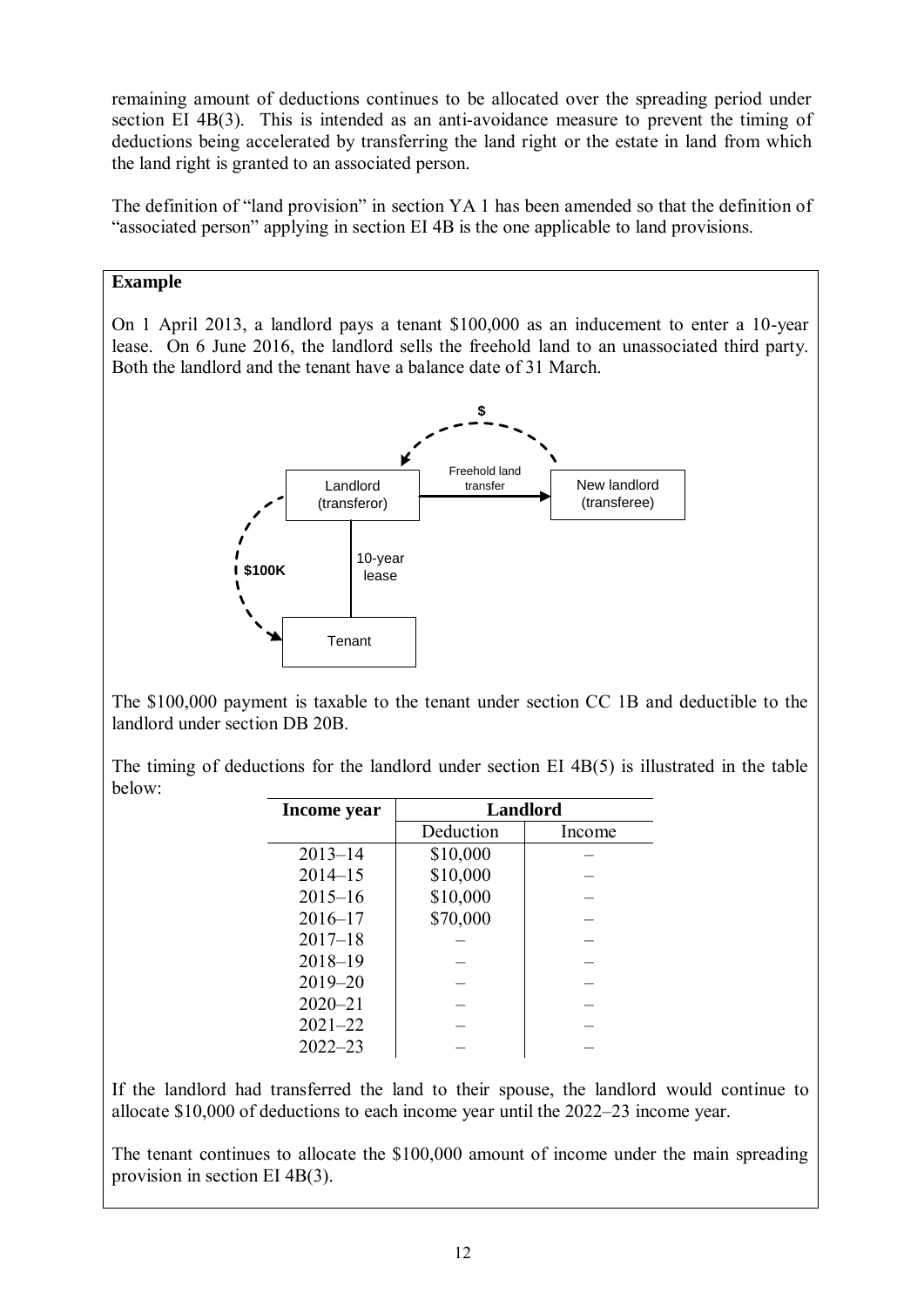To prevent overlap, section EA 3, which relates to the timing of prepayments, has been amended to exclude any amounts subject to this timing provision.

#### *Tax treatment of lease surrender payments*

#### *Income*

New section CC 1C provides that if a person (the payee) derives an amount as a consideration for their agreement to the surrender or termination of a right (the land right) that is a leasehold estate or licence to use land, the amount is taxable to the payee.

The payee must be one of the following:

- the person who owns the estate in land from which the land right is granted; or
- the person who owns the land right.

In most cases, lease surrender payments are made by a tenant to a landlord to surrender an existing lease. However, the charging provision also applies if the payment is made by the landlord to the tenant for them to surrender an existing lease.

#### **Example**

Examples of payments that are taxable under section CC 1C include:

- 1. A payment from a landlord (lessor) to a tenant (lessee);
- 2. A payment from a tenant (lessee) to a landlord (lessor);
- 3. A payment from a tenant (sub-lessor) to a sub-tenant (sub-lessee); or
- 4. A payment from a sub-tenant (sub-lessee) to a tenant (sub-lessor).



If a person receives a lease surrender payment on behalf of another person, the existing nominee rules in section YB 21 apply to treat the amount as derived by that other person.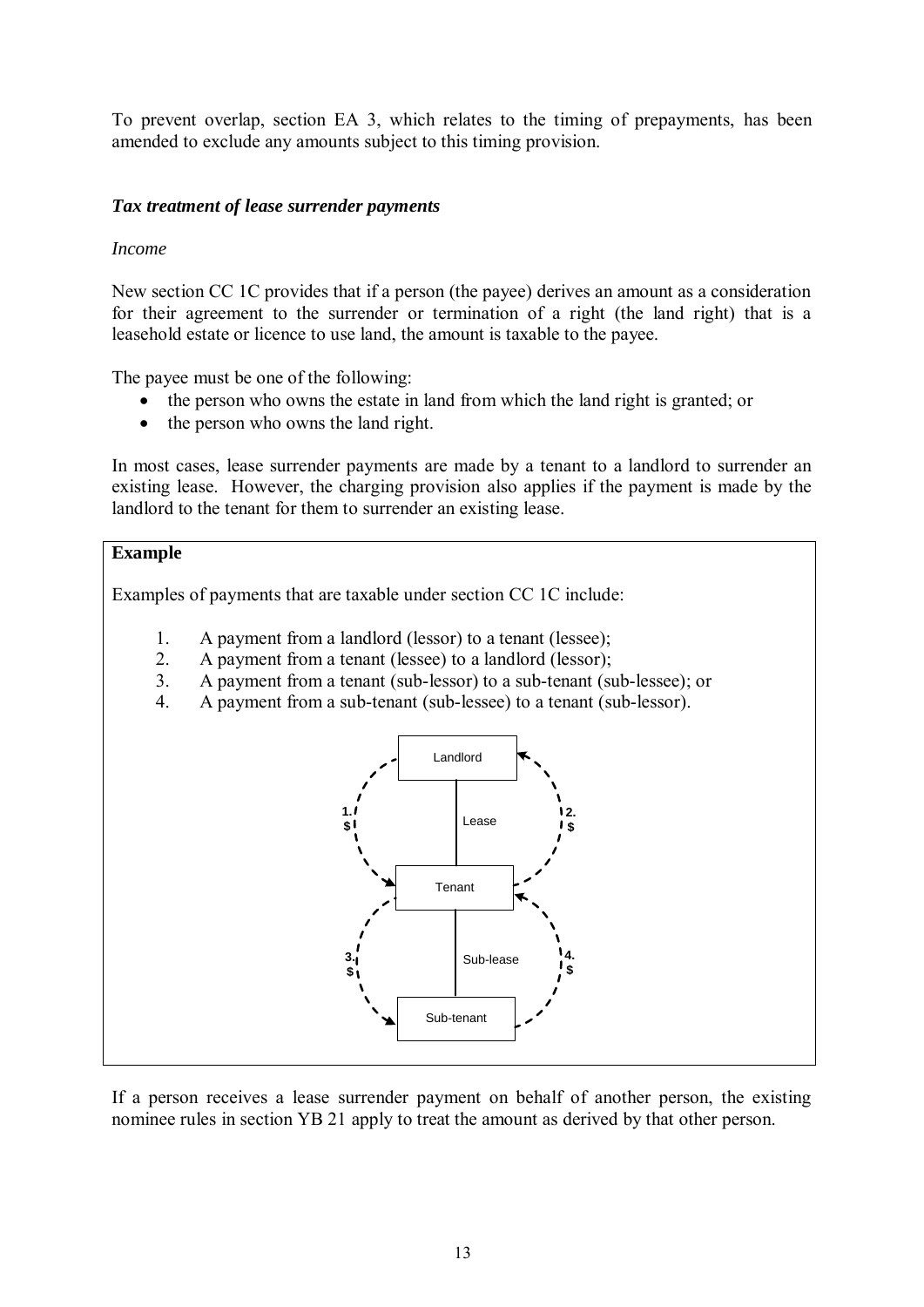The term "leasehold estate" is defined broadly in section YA 1 to include any estate, however created, other than a freehold estate.<sup>5</sup> The charging provision, therefore, does not apply to an amount derived in relation to a freehold estate in land, such as the proceeds from the sale of land.

The reference to "amount" in section CC 1B uses the definition of "amount" in section YA 1, which includes any amount in money's worth. The charging provision therefore includes consideration that is other than cash.

#### Exception for a tenant or a licensee of residential premises

An exception for a tenant or a licensee of residential premises applies. The amount is not income if the payee is a natural person (an individual) and derives the amount as a tenant or licensee of residential premises whose expenditure on the residential premises does not meet the requirements of the general permission.

This exclusion is intended to provide a consistent tax treatment of income and deductions for a tenant or a licensee of residential premises. An individual tenant or a licensee of residential premises is not allowed a deduction for payments of rent because they do not meet the general permission in section DA 1 and the private limitation in section DA 2(2). On the other hand, an accommodation provider, that is not a natural person (i.e. they are a company), is subject to section CC 1C because they would typically be allowed a deduction for payments of rent under the general permission.

If there is a concurrent use of the land right for residential and business purposes, the amount is apportioned accordingly. The amount relating to a business purpose is taxable under section CC 1C to the extent that a tenant or a licensee whose expenditure on the premises is allowed a deduction under the general permission in section DA 1.

# *Deductions*

-

New section DB 20C provides that lease surrender payments are deductible to a person (the payer) if the following conditions are met:

- the payer incurs an amount of expenditure as consideration for the agreement by another person (the payee) to the surrender of a leasehold estate or the termination of a licence to use land;
- the payer is a person who owns the land right or a person who owns the estate in land from which the land right is granted; and
- the payee is a person who owns the estate in land from which the land right is granted, or a person who owns the land right.

Section DB 20C overrides the capital limitation in section DA 2(1). The general permission in section DA 1 must still be satisfied and the other general limitations in section DA 2 still apply.

<sup>&</sup>lt;sup>5</sup> For income tax purposes, an interest in land has the same meaning as an estate in land.